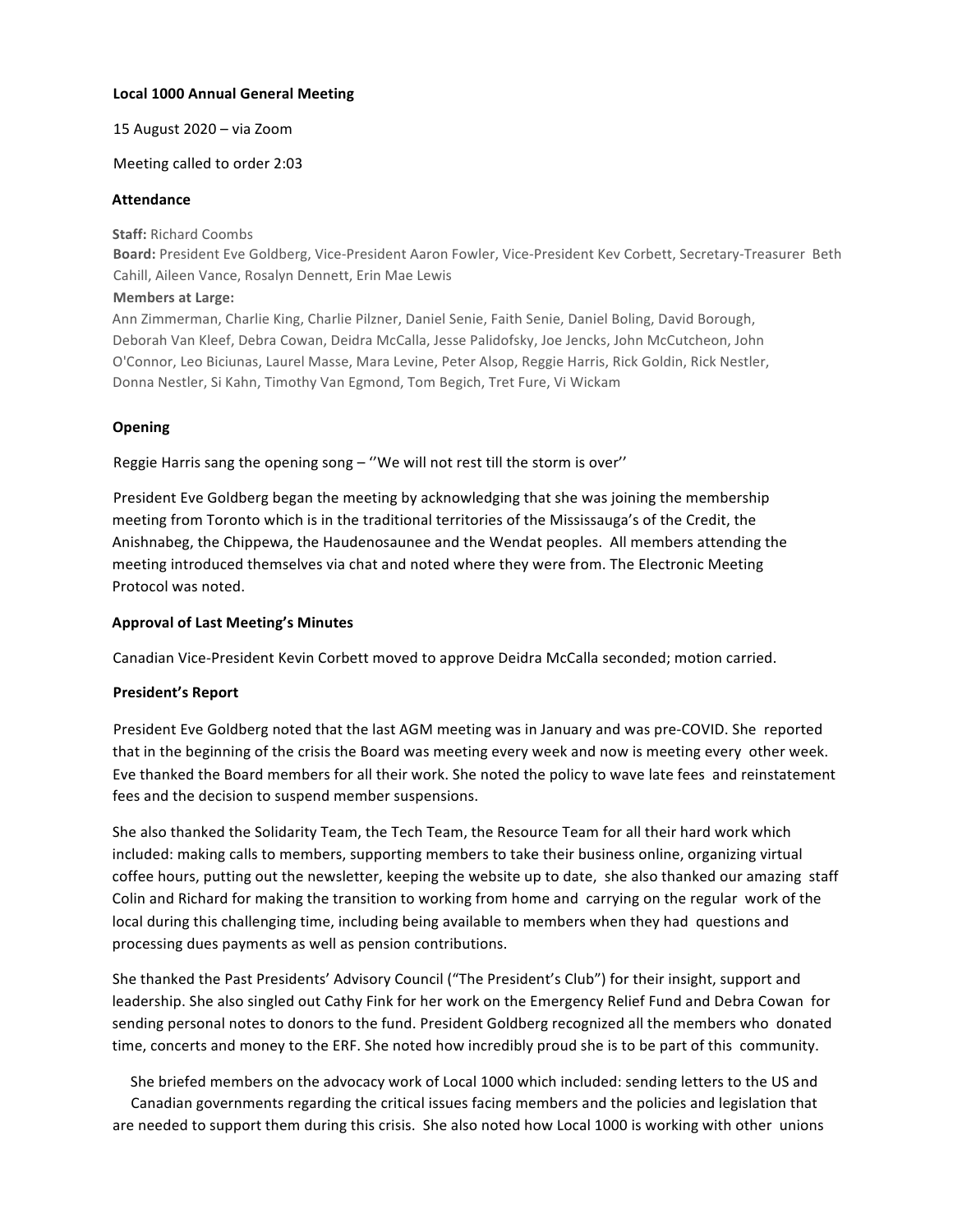and arts organizations. President Goldberg also spoke about the uncertainty around the future. Online performances are a new context and Local 1000 has an important role to play in proposing rules and processes that can make the situation fairer.

## **Financial Report**

Secretary Treasurer Beth Cahill presented the financial statements and discussed the present situation. While dues have been down significantly, the energy and success of ERF fundraising has been an inspiration. While these are difficult times Local 1000 has been able to meet its financial obligations and has proven it can care for its members. Mara Levine questioned why there were so few applications to the ERF. The members discussed ways to reach out to members to let them know that help is available. Donna Nestler moves to accept the report, Dan Senie seconded, motion accepted

## **Office report**

US Vice-President Aaron Fowler thanked Richard and Colin the Local 1000 Office staff. He noted that they managed to move the office which is now situated at AFM national headquarters. He noted however, that operations were moved online when the pandemic hit with Colin and Richard working almost entirely from home. He informed members that Colin and Richard split a 35 hour a week position.

## **Solidarity Team**

John McCutcheon reported on the activities of the Solidarity Team. He said that members were grateful to hear from the Local 1000 during this time. It is a great opportunity to learn about what members need and what matters to them. He did note that there is a large Canadian membership and US solidarity team members out number Canadian ones. They are mounting an additional phase of member contact mounting in September and the feeling is that an ongoing program of personal contact is important. He strongly advocates for a permanent Solidarity Team that should be integrated into Local 1000 functions.

### **Estimated Work Dues**

Aileen Vance reported on efforts to get members to pay Estimated Work Dues, formerly called Work Dues Equivalency. Since most members are out of work, this initiative continues albeit with a long-term time horizon. It was noted that many members do not pay work dues and do not file contracts. Estimated work dues are a way to make automatic monthly payments when someone is not filing contracts. For questions related to what dues payments are tax deductible, members were encouraged to clarify with their tax professional. We have also created a category called "Solidarity Pledge" for those who are not doing music work but want to support the local by contributing regularly.

### **Fair Trade Music Report**

Debra Cowan presented the report. The Fair-Trade Music Committee (FTMC) has been meeting regularly to address the challenges of COVID 19. They are doing outreach to signatory venues and presenters. They are asking the guarantees be honoured and seeing how they are faring. The FTMC is laying the groundwork for presenting online concerts. There is talk about hiring an organizer who would do work around member outreach and the world of online concerts. John O'Connor is looking into this.

The FTMC have adopted a list of scales for online work and post concert revenue sharing. There is no need to change by-laws. Scales are recommended and can be adjusted to include additional language including post-concert revenue sharing. FTMC is trying to stay in active communications with registered venues.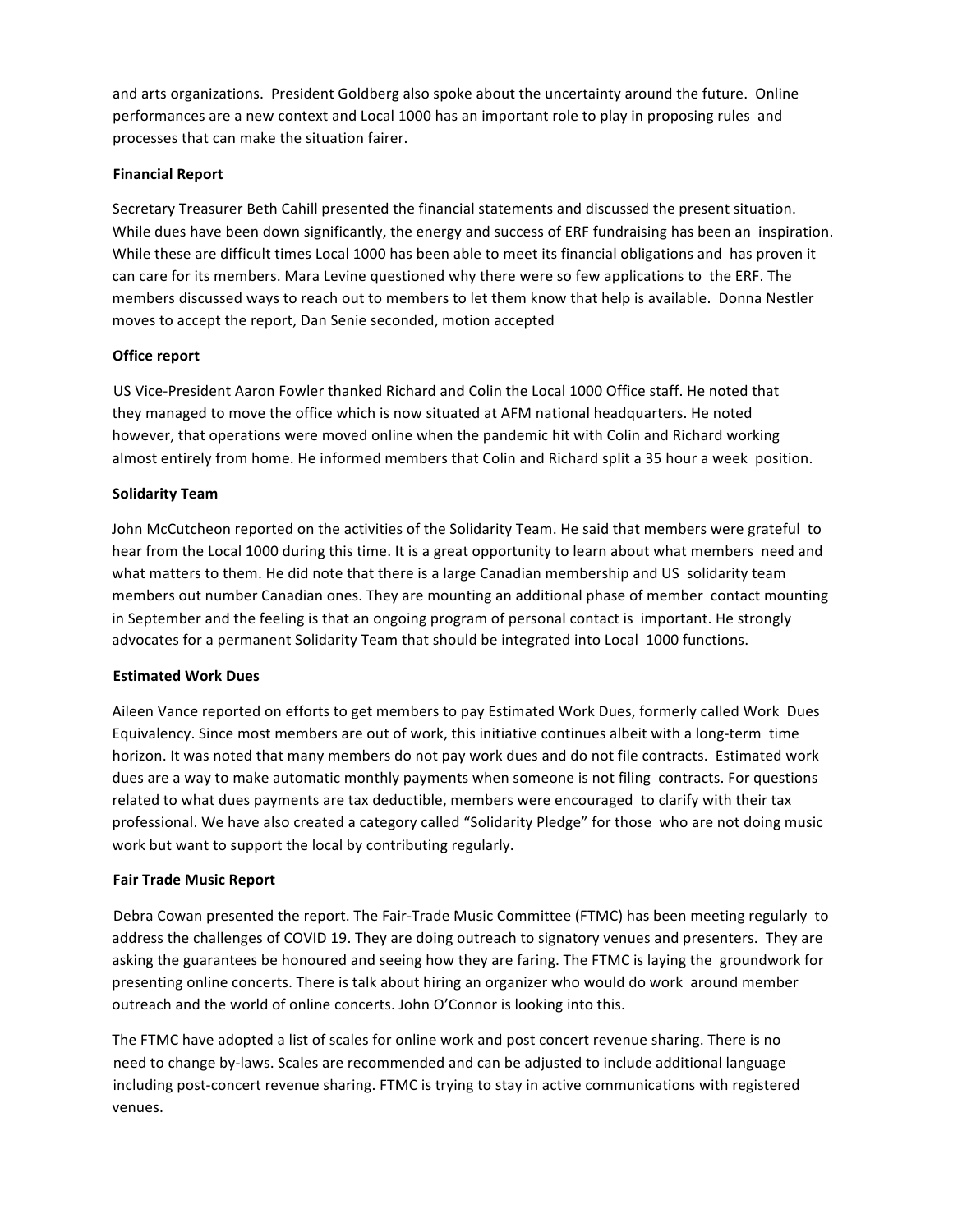### **Canadian Report**

Rosalyn Dennett reported that there was a fee increase for P2 visas on October 2. People are still applying for visas and hopeful that the border will be reopening. The Canadian Federation of Musicians (CFM) participation in the pre-budget consultation to the federal government advocating for financial support for unemployed musicians, in particular urging that The Canadian Emergency Relief Benefit be extended until to 31 March 2021 for entertainment workers. The CFM is also advocating for a universal basic income and Employment Insurance expansion to include self-employed workers and musicians. The CFM is also advocating for musicians to borrow against their RRSP without penalty.

### **Pension Update**

John O'Connor reported that the US pension is declining status. The administrator has applied to US Dept. of the Treasury to adjust benefits that are currently being paid out. The application was denied. There was some disagreement on the actuary's estimates. The administrator is asking that the estimates be adjusted and that the application be resubmitted quickly. The new application will have new numbers. COVID is impacting the pension contributions of members. The recent COVID stimulus package includes pension relief. Local 1000 is urging people to write email call representatives to fix union pensions. AFM Board members are also working hard on advocating for pension relief.

#### **Fall Elections**

It was noted that President Eve Goldberg will not be standing for re-election. Aaron Fowler expressed his intention to stand for this position. The positions of Canadian Vice-President and Midwest Representative are also up for election. All members are encouraged to consider standing for election and getting more involved with the Board.

#### **Other Business**

Briefly noted members were encouraged to contact Richard about accessing The Music Performance Trust Fund or MPTF. Matching funds for online performances that are sponsored by schools, nursing homes, libraries, etc., and are free and open to the public.

Members were also made aware of folkVote a non-partisan effort for democracy that serves as a platform for videos and songs that encourage people to vote.

And...Happy Birthday to Debra Cowan!

#### **Closing**

Deidre McCalla sang closing song "That's How We Pray."

Tret Fure moved to adjourn, Debra Cowan seconded.

Meeting adjourned at 3:53 

Minutes respectfully submitted by Beth Cahill **Addendum: Chat from Zoom Meeting** 

Running chat from Membership Meeting

August 15, 2020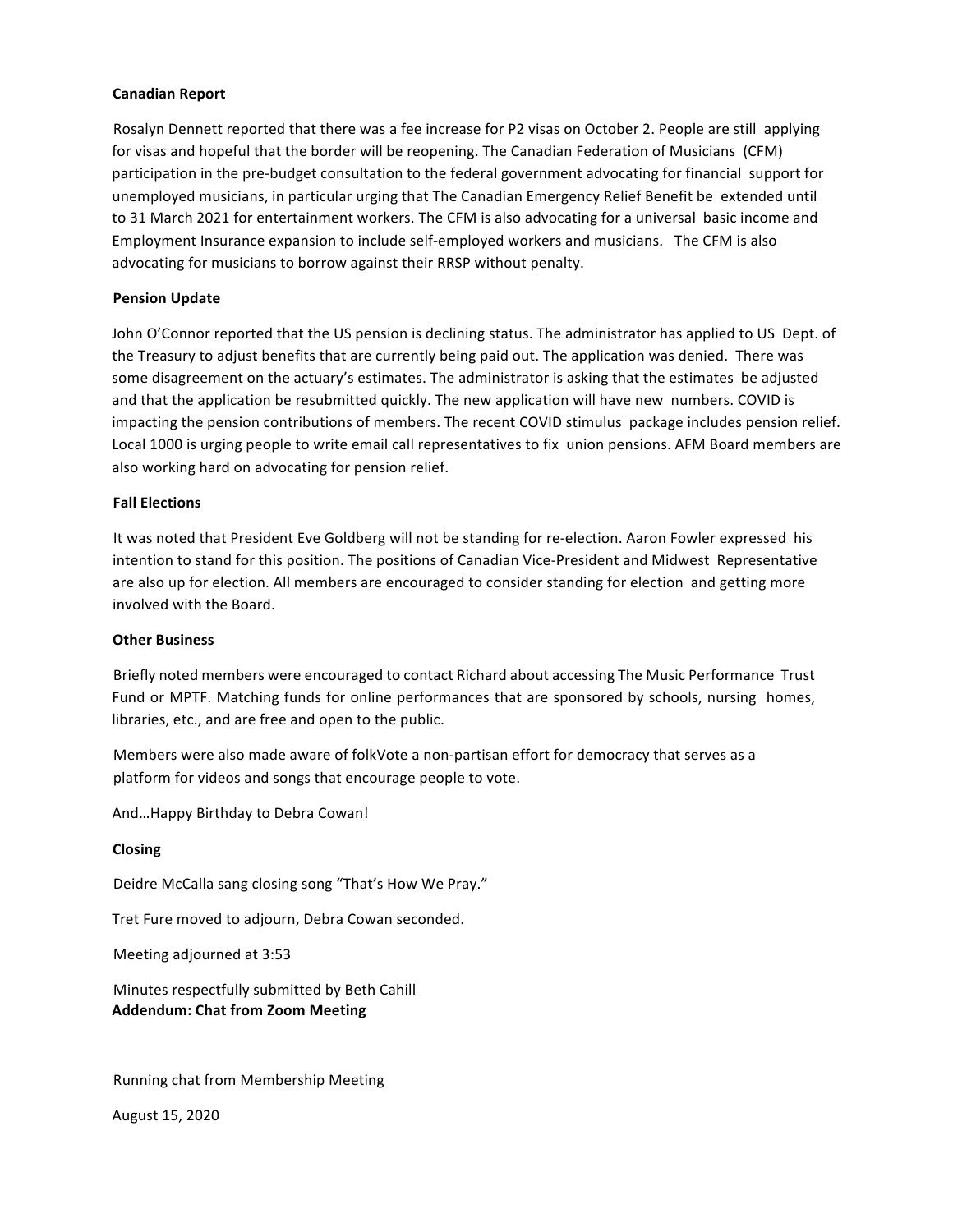13:01:31 From Rosalyn Dennett : Hi folks!

13:02:00 From Joe Jencks : Greetings from the Cornfields of Illinois... 13:02:32 From Tret Fure : Greetings from the floods of Virginia 13:03:18 From Debra Cowan : Thought I'd throw some marketing in here 13:03:32 From Vi Wickam : Hi Deb! 13:03:49 From Vi Wickam : Hi Richard! 13:03:59 From Vi Wickam : Hey Kev! 13:04:12 From Reggie Harris : On Solid Ground

## Chorus:

We will not rest till the storm is over We will not lay this burden down We will keep each other strong We will love and carry-on Till we stand all together on solid ground.

#### Verse

It's been a long hard journey on a winding road So many have gone before us and they carried a heavy load But they went singin' as they made their way Now we follow their footsteps as we work today.

### Verse

I know that you're weary ... we all feel the pain Sometimes the actions of the world will try your soul again

But I believe that a better day is comin' our way

That's why we're raising our voices as we work today.

#### Verse

All around there is hatred... all around us there's fear

Violence touches our lives and the message is clear We mourn our martyrs... in our hearts they stay As we sing "We Shall Overcome" and go on our way! Words and Music by Reggie Harris ©2020 ASCAP All rights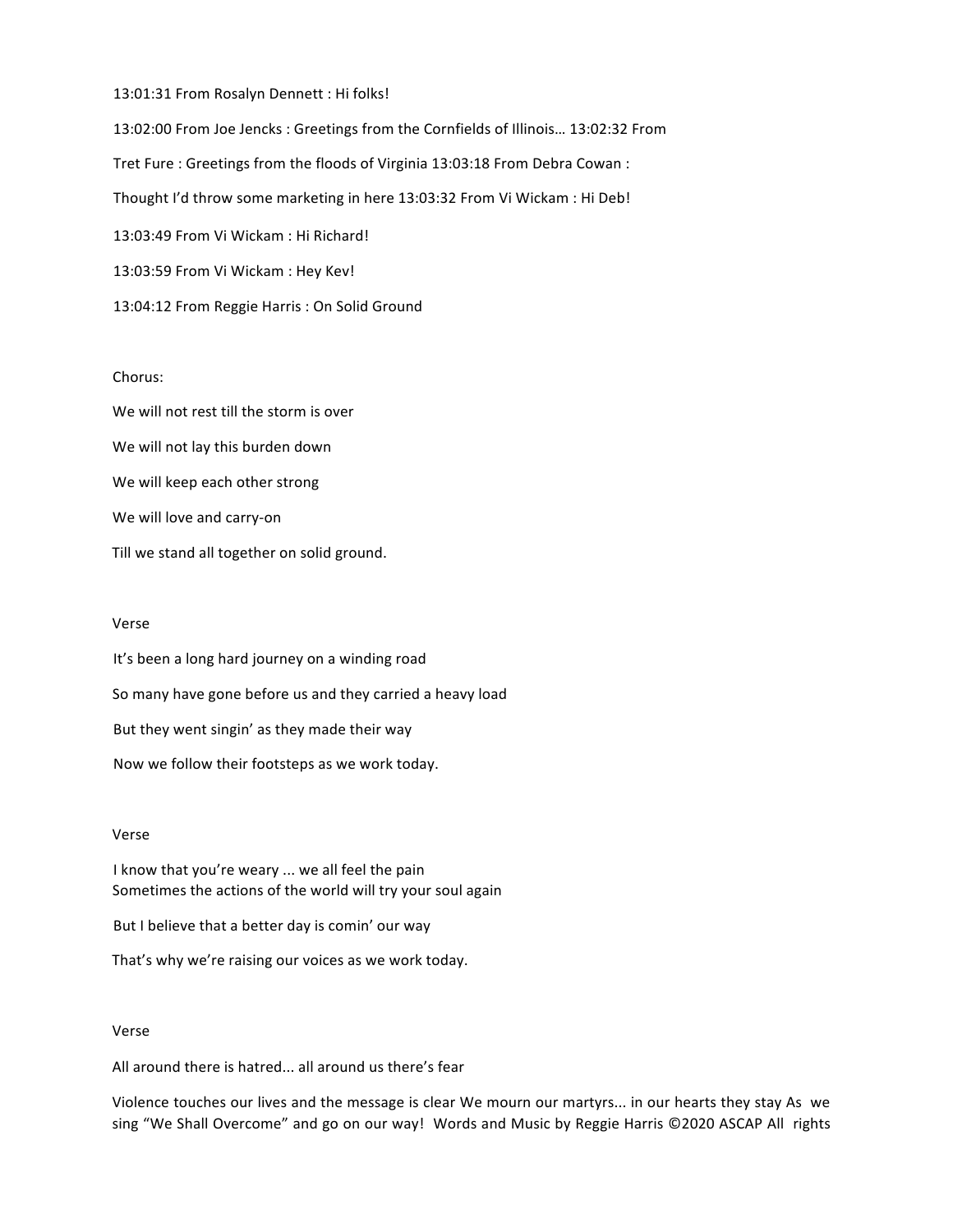Reserved www.reggieharrismusic.com 13:07:13 From Tret Fure : Beautiful song, Reggie! 13:07:56 From Aaron Fowler to Erin Mae Lewis (Privately) : Thanks for hitting record! 13:08:15 From Debra Cowan : love the big finish ! 13:08:59 From John McCutcheon : I am standing on Cherokee land 13:09:15 From Debra Cowan : I am standing on Mashpee land 13:09:41 From Reggie Harris : Land of the Mohawk nation 13:09:45 From Tom Begich : I am standing on De'naina land 13:09:51 From Tret Fure : I 13:09:54 From timothyvanegmond : I am standing on Pocumtuck land 13:09:58 From Tret Fure : M standing on Powatan land 13:10:05 From David Borough : Standing on Ohlone land 13:10:05 From Donna and Rick Nestler : Leni Lenape 13:10:19 From Aileen Vance : I'm standing on Awaswas (Ohlone) ground 13:10:35 From Aaron Fowler : Aaron Fowler, Wichita, KS. US Vice President. 13:10:37 From Daniel Boling - Limeliters : Daniel Boling Albuquerque, NM 13:10:42 From Donna and Rick Nestler : Monticello NY 13:10:42 From Tret Fure : Newporty News, president emeritus 13:10:42 From John O'Connor : Franklin, NY. 13:10:43 From Vi Wickam : Vi Wickam from Loveland, Colorado on the Finance Committee. 13:10:45 From David Borough : San Jose CA. Solidarity Committee, Fair Trade Music Committee... 13:10:49 From Dan and Faith : Dan and Faith Senie from Charlestown, NH (Dan on Tech Committee) 13:10:49 From Tom Begich : I'm from Anchorage Alaska. Been in Local 1000 for 4 years. 1st meeting. 13:10:52 From Aileen Vance : Aileen Vance, Western Regional Rep, Santa Cruz California 13:10:54 From Debra Cowan : Debra Cowan Shrewsbury, MA member of Fair Trade Music, Solidarity and Communications Committee 13:10:55 From Reggie Harris : I'm in Middleburgh NY.. Schoharie County 13:10:57 From Laurel Masse : Highland, NY 13:11:00 From Erin Mae Lewis : Erin Mae Lewis- Wichita, KS USA - Midwest Regional

Representative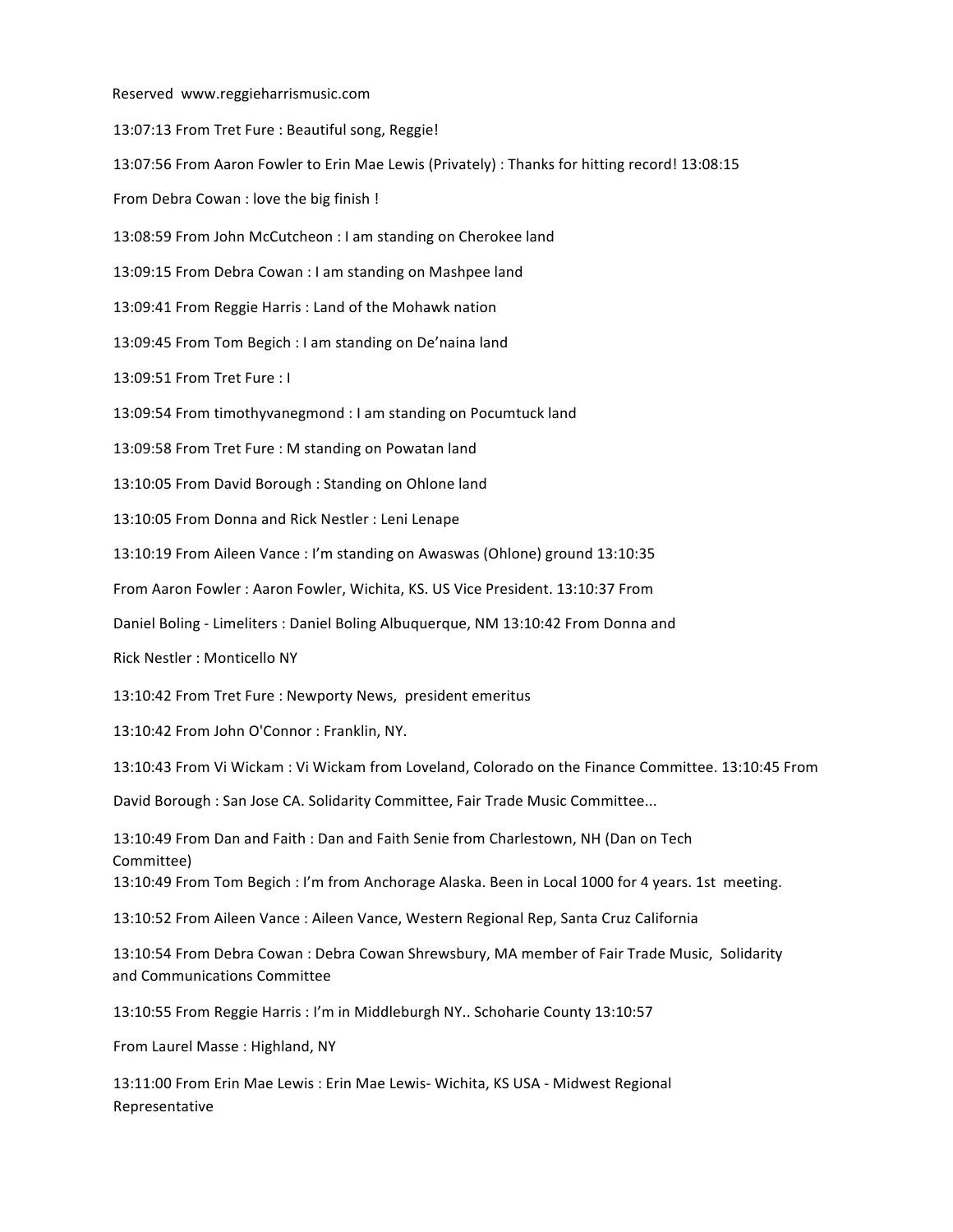13:11:05 From John McCutcheon : John McCutcheon, Smoke Rise, GA. Fair Trade Music Committee and Solidarity Team 

13:11:07 From Jesse Palidofsky : Jesse Palidofsky Washington DC

13:11:10 From Deborah Van Kleef : Deborah Van Kleef, Cleveland Heights, OH, Birthday Bunny 13:11:12

From Rick Goldin : Rick Goldin, Lowell, MA

13:11:16 From Joe Jencks : Joe Jencks (former Board Member at Large) Current member of the Fair Trade Music Committee, Chair of the Scales Committee.

13:11:20 From timothyvanegmond : I'm from Montague near Amherst in Western Mass. One of the birthday bunnies, Solidarity Team.

13:11:26 From Charlie King : Shelburne Falls MA, Nominating Committee 13:11:29

From Deidre McCalla : Deidre McCalla. Riverdale, Georgia

13:11:33 From Richard : Richard Coombs - New York City - Admin Dir Local 1000 

13:11:39 From Rosalyn Dennett : Rosalyn here, in Smiths Falls, Ontario, on the land of the Algonquin Anishnaabeg People. Eastern Rep. on the Board, and Licensing and Outreach at Canadian Federation of **Musicians** 

13:11:50 From Kev Corbett : Kev Corbett, Canadian VP, hello from Ki'jpuktuk, Mi'Kmaqi (Halifax NS, Canada)! 

13:11:57 From Elizabeth Cahill : Beth Cahill - Sec Treasury from Wakefield QC but coming to now from beautiful Vancouver unseeded territory of the Squamish Nation.

13:12:00 From John O'Connor : Don't know what Indian tribes lived here but I am standing on land of dairy farmers whose way of living has been destroyed by neoliberal policies over the past 40 years that have forced them to give up their farms due to corporate farming.

13:12:12 From Mara Levine : Mara Levine. Edison Nj, and I was on a commitee that was working on Work Dues.. Solidarity Team.

13:12:33 From Joe Jencks : DeKalb IL - Historic home of the Ottawa and Patawaomi people 13:12:51

From Charlie Pilzer : Takoma Park, MD

13:12:56 From Aaron Fowler : https://drive.google.com/drive/folders/1tv\_n0pAjXAo1Q4DSssWFiyws9MxByKuh?usp=sharing 

13:13:42 From Laurel Masse : Lenape land.

13:14:44 From Mara Levine : Raritan People of the Lenape

13:14:58 From Aileen Vance : You're doing an awesome job, Eve!

13:15:32 From Erin Mae Lewis : 

https://drive.google.com/file/d/1lxfKGIVUObb2tUAMJm4LTDRtVdJ9qYQA/view?usp=sharing 

13:15:41 From Erin Mae Lewis: That link is directly to the Agenda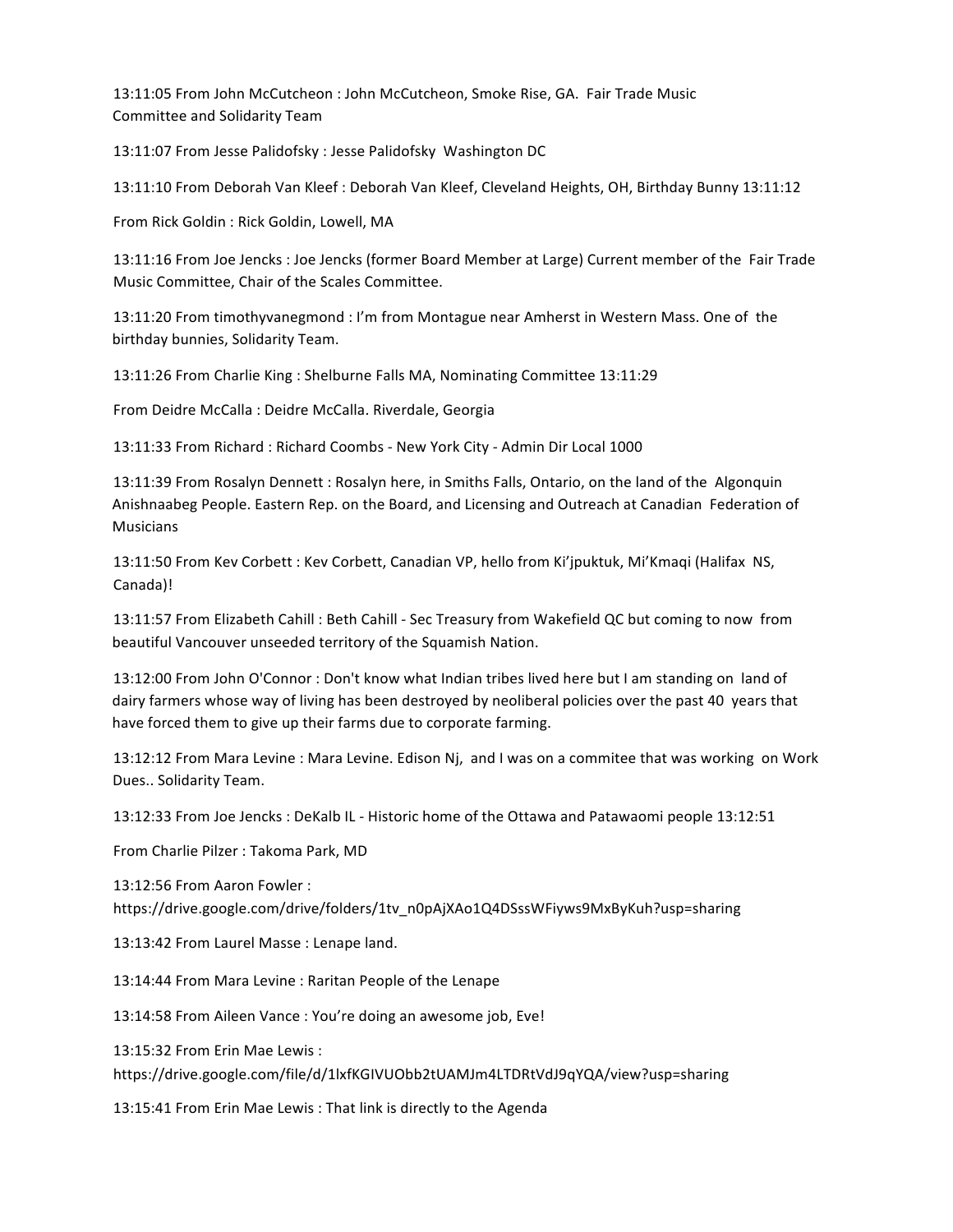13:15:57 From Dan and Faith : Sort by modified date and the new documents will come up. 13:17:54

From Mara Levine : where is that? I don't see the folder

13:18:16 From John McCutcheon : I was not at the meeting, so I cannot make any determination on whether these are accurate

13:18:23 From John McCutcheon : I will abstain

13:18:40 From Mara Levine : Thank you

13:18:43 From Vi Wickam : I move to accept.

13:18:45 From Rosalyn Dennett : I abstain

13:18:50 From Vi Wickam : The attached reports aren't attached.

13:19:19 From Vi Wickam : cool

13:19:26 From Vi Wickam : financial report

13:21:31 From si: Si Kahn here in Charlotte NC, historic and current home of the Catawba Nation.

13:21:48 From Vi Wickam : I'm following. ;)

13:22:48 From Aileen Vance : Hey, everybody, We'd love to see you at the next L1K Zoom Coffee Hour. It's next Wednesday, august 19th @ 4pm EDT; 3 pm CDT, 2 Mountain and 1pm PDT. the deets are posted on the L1K member Facebook page. Or e-mail me and I will send them to you: avandIt@cruzio.com

13:24:55 From Erin Mae Lewis : Cathy had a gig today and sends her regrets that she is not able to be in attendance. 

13:25:07 From Debra Cowan : Speaking of Colin...he's going to be a Dad any day now and I am collecting money so that we (the Local) can get him a gift. Contact me on the email dcowan@DebraCowan.com if you want to contribute.

13:26:14 From Tom Begich : I appreciated the call - that is why I am on today. 13:28:11

From John McCutcheon : do you see yourself??

13:28:29 From John McCutcheon : oops, sorry, meant for Erin Mae 13:28:49 From Vi Wickam : 10 years? ;)

13:28:51 From Dan and Faith : It's groundhog day...

13:29:13 From Charlie Pilzer : It's Blursday in Covidstan.

13:30:19 From Rosalyn Dennett : yay Eve!

13:30:40 From Aileen Vance : what Rosalyn said!

13:30:51 From Joe Jencks : YEAH Eve!

13:31:08 From Joe Jencks : Yeah Beth!

13:31:28 From Kev Corbett : Thx, Eve. GREAT summary.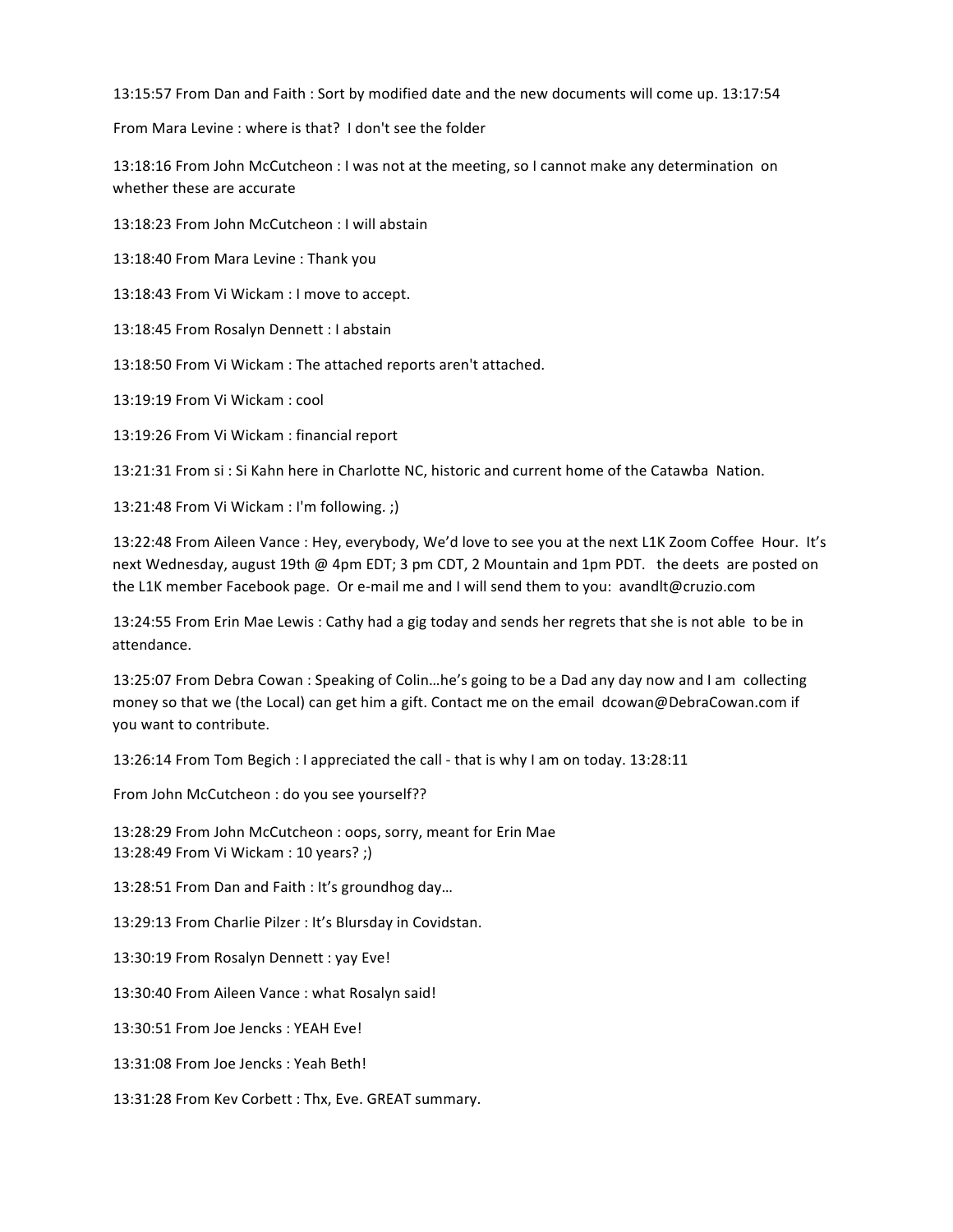13:32:59 From Jesse Palidofsky : Thanks Eve, well done! And thanks everyone, I really appreciated being reached out to via phone by fellow Local 1000 member a few months back. I felt the love!

13:35:42 From Donna and Rick Nestler : For future reference, the host can make someone else a host, too... then they can share their computer screen. Might make it easier to see the documents for all.

13:36:33 From Dan and Faith : Or the host can explicitly give sharing access to individuals

13:37:24 From Erin Mae Lewis : In the past, when we've done screen sharing, it was not ideal for those attending the meeting via phones or tablets. We opted to share documents as files for everyone to view in the way that works best for them.

13:37:55 From Erin Mae Lewis : Your feedback on screen sharing versus document sharing is welcome, though. These are adjustments we'd be happy to make based on your feedback.

13:38:11 From Dan and Faith : And nothing says we can't do both

13:38:51 From Aileen Vance : Beth, this is a lot of work and thank you so much! well done! 13:39:15

From Tret Fure : Thank you Beth!

13:39:31 From Deborah Van Kleef : Yay Beth!

13:40:29 From Mara Levine : Have only 2 members requested ERF loans? 13:40:57

From Erin Mae Lewis : I believe that is correct, Mara

13:43:21 From Daniel Boling - Limeliters : I thought work dues were the PRINCIPAL source of income for the Local's operating expenses...

13:43:44 From Mara Levine : it is interesting that only 2 people applied for assistance 13:44:15

From Vi Wickam : Good job, Beth!!!

13:44:33 From Tret Fure : I move

13:44:53 From Mara Levine : I raised my hand

13:44:56 From Vi Wickam : @Daniel - Generally you are correct, but that hasn't been the case with Local1000 for as long as I've been aware. 13:45:19 From Daniel Boling - Limeliters : I see.

13:45:49 From Joe Jencks : That will change as this progresses. More people will need help in the coming months. 

13:46:08 From Charlie Pilzer : I agree Joe

13:46:33 From Aileen Vance : Yes, that's what we thought too, Joe-that people have been holding off on applying for it til they need it

13:46:58 From Aileen Vance : has been

13:47:30 From Aaron Fowler : We currently have 398 members. Down about 100

13:50:07 From Eve Goldberg : Just to clarify, membership has been slowly going down over the last few years. But Covid is definitely accelerating it.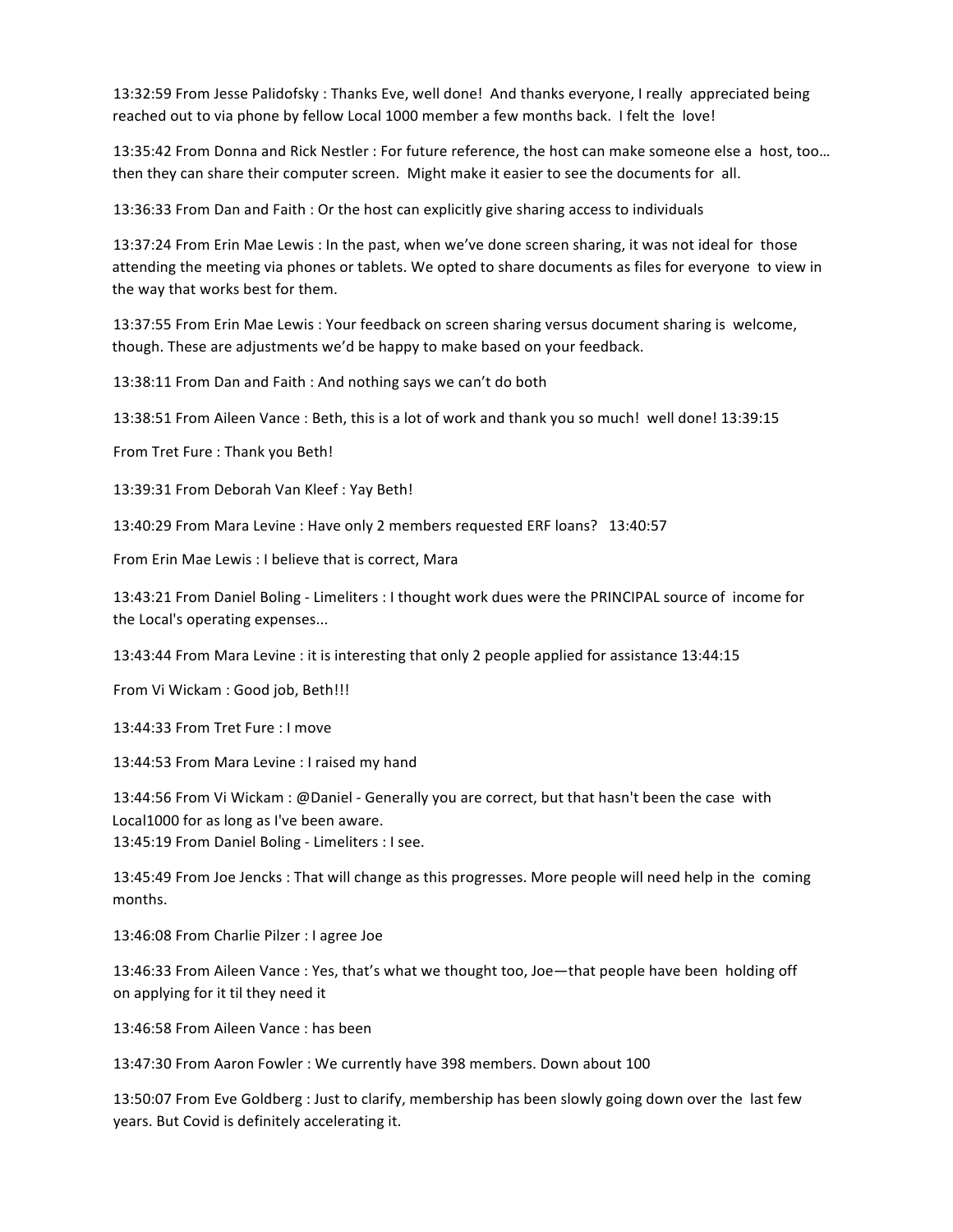13:50:26 From Vi Wickam : I think we were at 491 at the beginning of the year.

13:51:06 From Eve Goldberg : No it was lower than that at the beginning of the year. More like 450. I don't have numbers in front of me.

13:51:17 From Erin Mae Lewis : There are quite a few members in extended suspension right now  $-$  not officially "out" of the organization, but not members in good standing.

13:51:28 From Erin Mae Lewis : 398 is members in good standing

13:54:07 From Aileen Vance : Thank you, Richard!

13:54:20 From John McCutcheon : You work WITH us

13:54:43 From Daniel Boling - Limeliters : MUCH appreciated, Richard & Colin 13:54:59

From Debra Cowan : yay Richard and Colin who make our ship go!

13:55:16 From Kev Corbett : Further to Mara's question: In making solidarity calls across Canada, my sense was that 1) Many members had partners with other types of work that they could continue remotely from home (as was my situation), so for them, not a lot changed. 2) Many members had other work themselves. 3) Many, myself included, jumped into other work seeing an end to whatever government relief programs. I spoke with one member who summed their position as: 'Having an ERF is great, but I now need to solve a much larger structural problem in my life.' So, they're keeping the ERF in their back pocket.

13:55:17 From Debra Cowan : Paypal.me/DebraCowanMusic

13:55:54 From Debra Cowan : Venmo: @Debra-Cowan-Music

13:56:13 From Debra Cowan : CashApp: \$DebraCowanMusic

13:56:27 From Vi Wickam : You're right, Eve. First quarter per capita was 457, and Q4 2019 was 462 members in good standing.

13:56:38 From Richard : Christi Tai Gelo and Colin Dean - baby due at any moment now! 13:56:39

From Aaron Fowler : Pleas make sure you put "for Colin" in the memo 14:01:31 From Vi Wickam :

Good work John and Solidarity team!

14:02:01 From Aileen Vance : https://www.local1000.org/shop/pay-dues-and-fees/ 14:02:09 From

Jesse Palidofsky : Great idea to keep the Solidarity Team as an ongoing team!

14:06:17 From Debra Cowan : Member dues are tax deductible but the solidarity pledge is not I assume

14:06:33 From Aaron Fowler : correct

14:06:43 From Debra Cowan : pledge FROM non-members

14:06:58 From Erin Mae Lewis : Can be from non-members or members

14:07:33 From Debra Cowan : But work dues are tax deductible so members can call their solidarity contribution work dues 

14:08:40 From John McCutcheon : please check w/your tax person, as mine told me that, under new tax law, "union dues" \*are\* tax deductible, but work dues are not.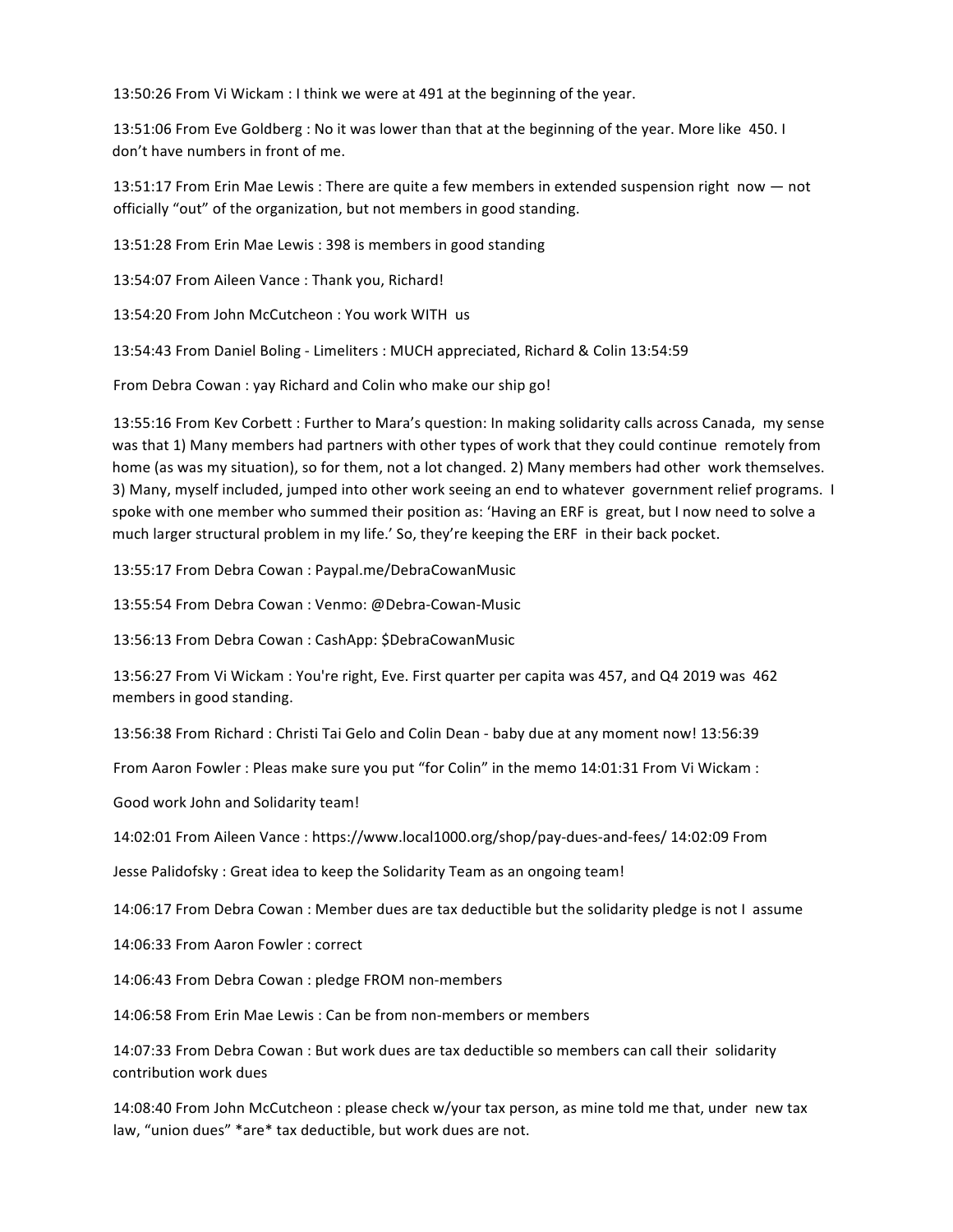14:09:31 From Debra Cowan : Good point. Thanks JM

14:09:40 From Deidre McCalla : Is there a mechanism for filing a stream as a performance? 14:09:49

From John McCutcheon : coming up...

14:10:03 From Debra Cowan : Stay tuned

14:12:00 From Aileen Vance : HAPPY BIRTHDAY, DEB!!!!

14:15:13 From Elizabeth Cahill : Good point! I will try to intervene at some point

14:16:06 From Mara Levine : I would appreciate a copy of the chat history be emailed to me at MarabLevine@gmail.com, as the links are here and  $\bot$  can't save it in my cell phone.

14:17:03 From Erin Mae Lewis : Aaron Fowler will have the chat history  $-$  email him following the mtg and he can get it to you.

14:21:58 From Mara Levine : is that \$695 per person or per group?

14:22:58 From Kev Corbett : Per person.

14:23:00 From Charlie Pilzer : Per Visa Application - Ouch!

14:23:09 From Eve Goldberg : Per visa application, not per person.

14:23:34 From Eve Goldberg : But I believe it was \$460 before, so a huge increase. 14:24:37

From Debra Cowan : Rosalyn is our mole!!

14:24:44 From Aileen Vance : thank you, Rosalyn, for staying on top of all of this! 14:25:41

From Vi Wickam : Thanks, Rosalyn!@

14:26:27 From Aaron Fowler : US pension

14:31:24 From Aileen Vance : CARES act

14:31:33 From Eve Goldberg : HEROES Act, I think? 14:31:38 From Aileen Vance: ?

14:31:46 From Charlie Pilzer : correct Eve

14:31:58 From John McCutcheon : I thought that was in the HEROES act, not the CARES act 14:32:01

From Aileen Vance : noted :-)

14:32:18 From John McCutcheon : and Vote in November for a new Senate 14:32:47 From Aileen

Vance : yes, I posted the link on our member FAcebook page, too 14:32:50 From Daniel Boling -

Limeliters : What John M. said.

14:34:13 From peteralsop : And call or write any democratic representatives to get back now to hold DAILY HEARINGS on postal service stuff and anything else we can get dome to get some consequences happening for the malfeasance that's going on.

14:35:05 From Debra Cowan : Call Republicans too. They not listen but many voices are very hard to ignore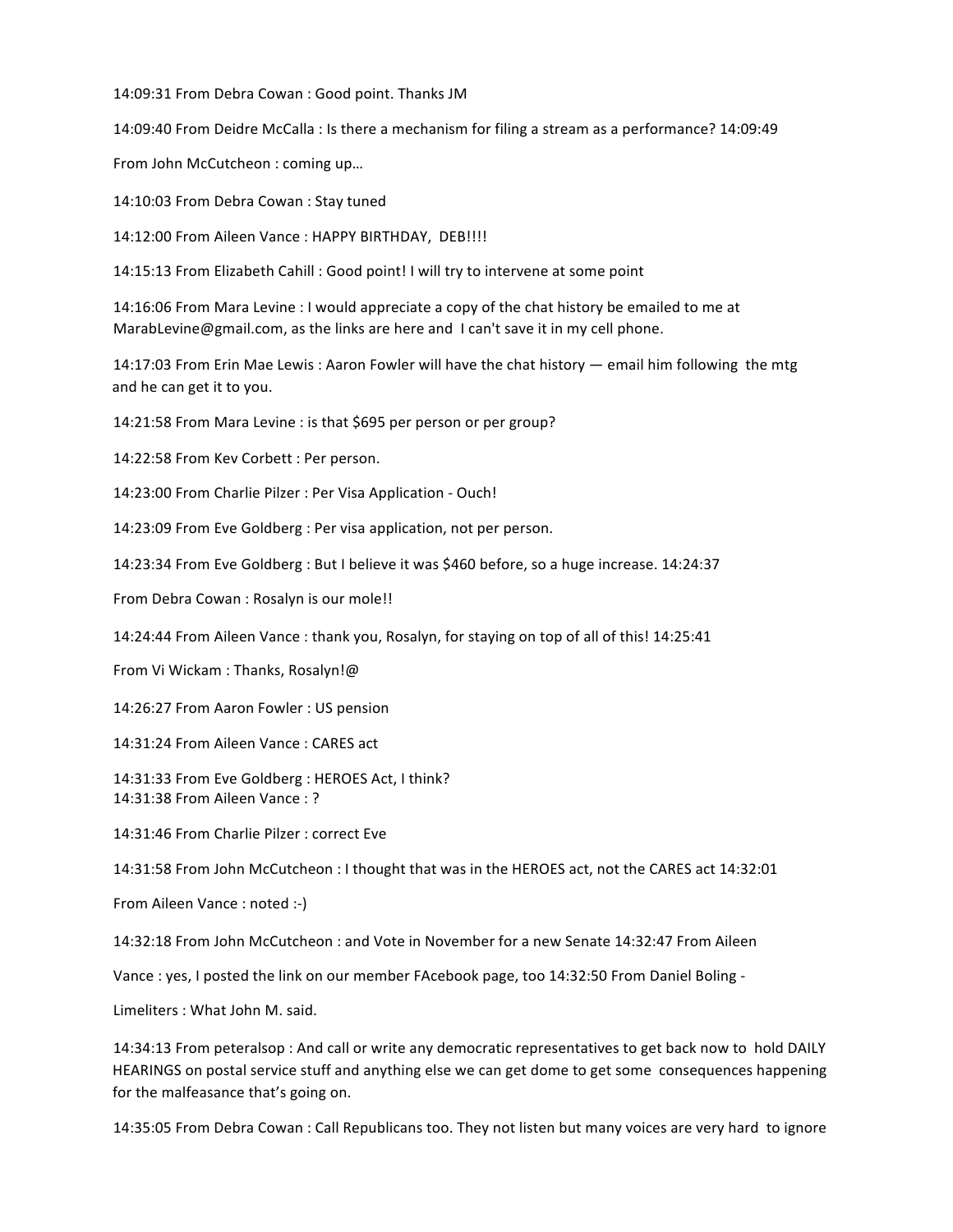14:35:19 From Debra Cowan : \* may\* not listen

14:35:39 From Dan and Faith : Even Republicans may listen if enough angry constituents call. 14:35:50

From Joe Jencks : YEAH Aaron!

14:40:03 From Charlie King : Charlie King vaguelyrem@aol.com for nominating committee.

14:40:18 From Debra Cowan : Serving on the Board was an amazing education for me. I concur with everything that JM is saying.

14:40:28 From Deborah Van Kleef : Ditto.

14:40:35 From Daniel Boling - Limeliters : Agreed

14:40:59 From Debra Cowan : And the pay is fantastic!

14:41:22 From Debra Cowan : It's your severance package

14:41:33 From Charlie Pilzer : It's incalculable. Big non-cash benefits

14:42:35 From Dan and Faith : MPTF?

14:42:41 From Mara Levine : Can you explain what that is?

14:42:47 From Joe Jencks : Thanks for your immense work and service, Eve!

14:42:53 From Kev Corbett : Likewise for me. I fully intend to stay involved, just need to cede space to someone more available for meetings than I can be, at least until this job resolves itself.

14:43:54 From Jesse Palidofsky : I had a great experience performing for subsidized senior housing site in Washington DC through MPTF!

14:44:00 From Debra Cowan : Richard is the MPTF King!

14:44:13 From John McCutcheon : I serve on the Atlanta AFM board and the MPTF guidelines, live concerts are subject to adherence to local gov guidelines. We've had a bunch turned down, on those grounds. So do your homework beforehand.

14:44:19 From Jesse Palidofsky : I agree-Richard helped tremendously!

14:44:48 From Joe Jencks : Apologies... I have to go. Thanks Reggie for that Fabulous opening song. Thanks to all of our board members past and present - and especially to the President's Club for your continued service and guidance. Thanks for L1K Tech Team for helping a lot of us continue to make living - schooling us all the way. $:$ -)

14:45:18 From John McCutcheon : Vote, Dammit!

14:45:21 From Tom Begich : On it, Si!

14:45:25 From Daniel Boling - Limeliters : Hear, hear!

14:45:47 From Aileen Vance : is it folkvote.org? or .com?

14:45:55 From Debra Cowan : https://folkvote.sikahn.com/ 

14:46:10 From Rosalyn Dennett : HAPPY BIRTHDAY!!!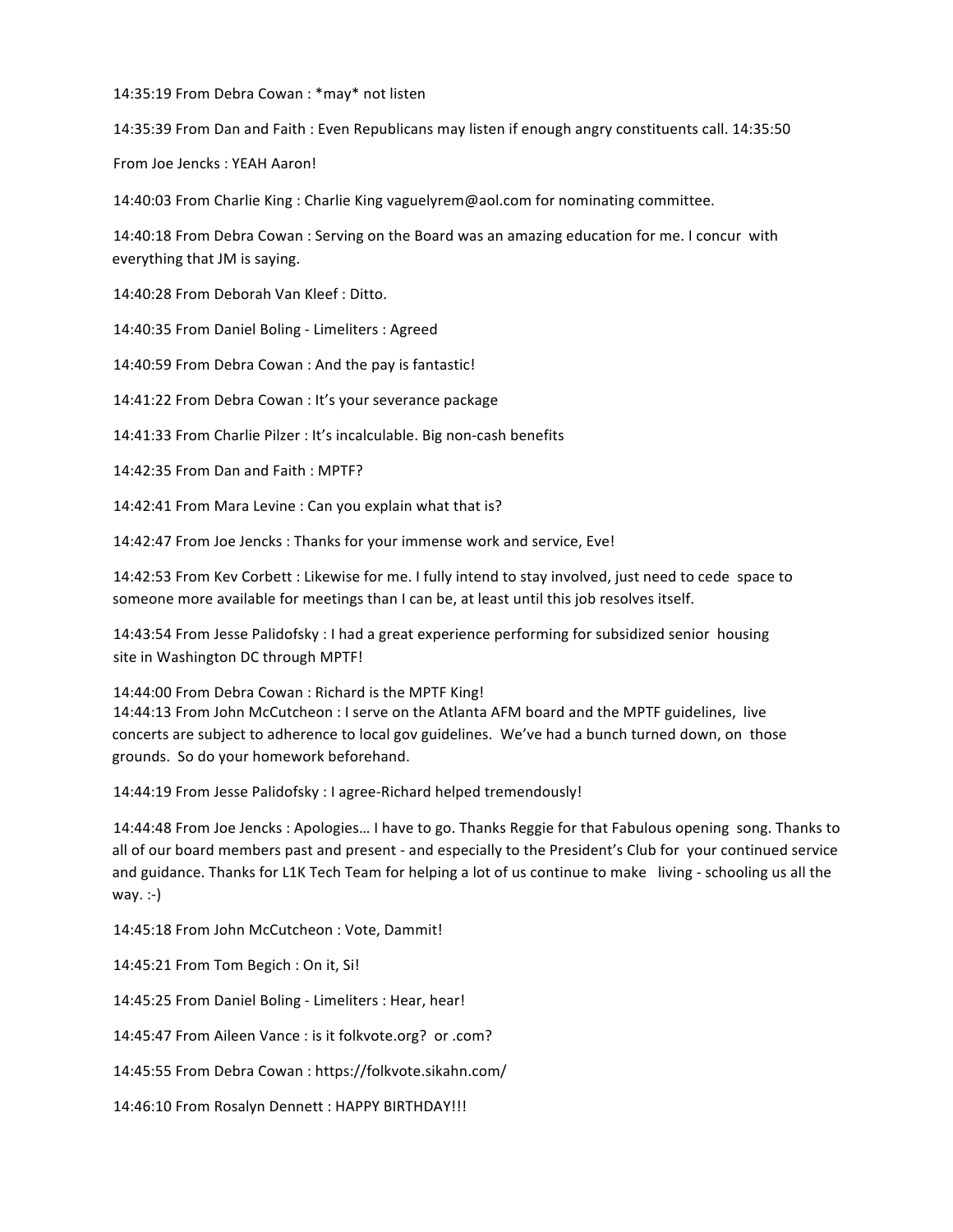14:47:33 From John McCutcheon : turn on original sound

14:47:56 From si : Just google folkVOTE and it will get you there. And write us a song! 14:48:04

From Aileen Vance : ok

14:48:21 From Debra Cowan : https://folkvote.sikahn.com/ 

14:52:38 From Rosalyn Dennett : beautiful song!

14:52:55 From John McCutcheon : don't we vote?

14:52:58 From Aileen Vance : BEautiful and perfect, Deidre!

14:53:01 From Rosalyn Dennett : Thanks for moderating, Eve!

14:53:04 From Vi Wickam : Bye everybody!

14:53:07 From Vi Wickam : Thanks, Eve!

14:53:17 From Jesse Palidofsky : Thanks for your service Eve!

14:53:23 From Aileen Vance : It's great to see everyone!!!!

14:53:24 From David Borough : Thanks Everyone

14:53:36 From Richard : Thank you EVERYONE!

14:53:43 From Dan and Faith : Thanks all! Good to see everyone!

14:53:47 From Debra Cowan : Thanks for the birthday wishes.

14:54:05 From Erin Mae Lewis : 35 

14:54:05 From Debra Cowan : Might be a record 14:57:23 From Elizabeth Cahill : Got to virtual hug to everyone!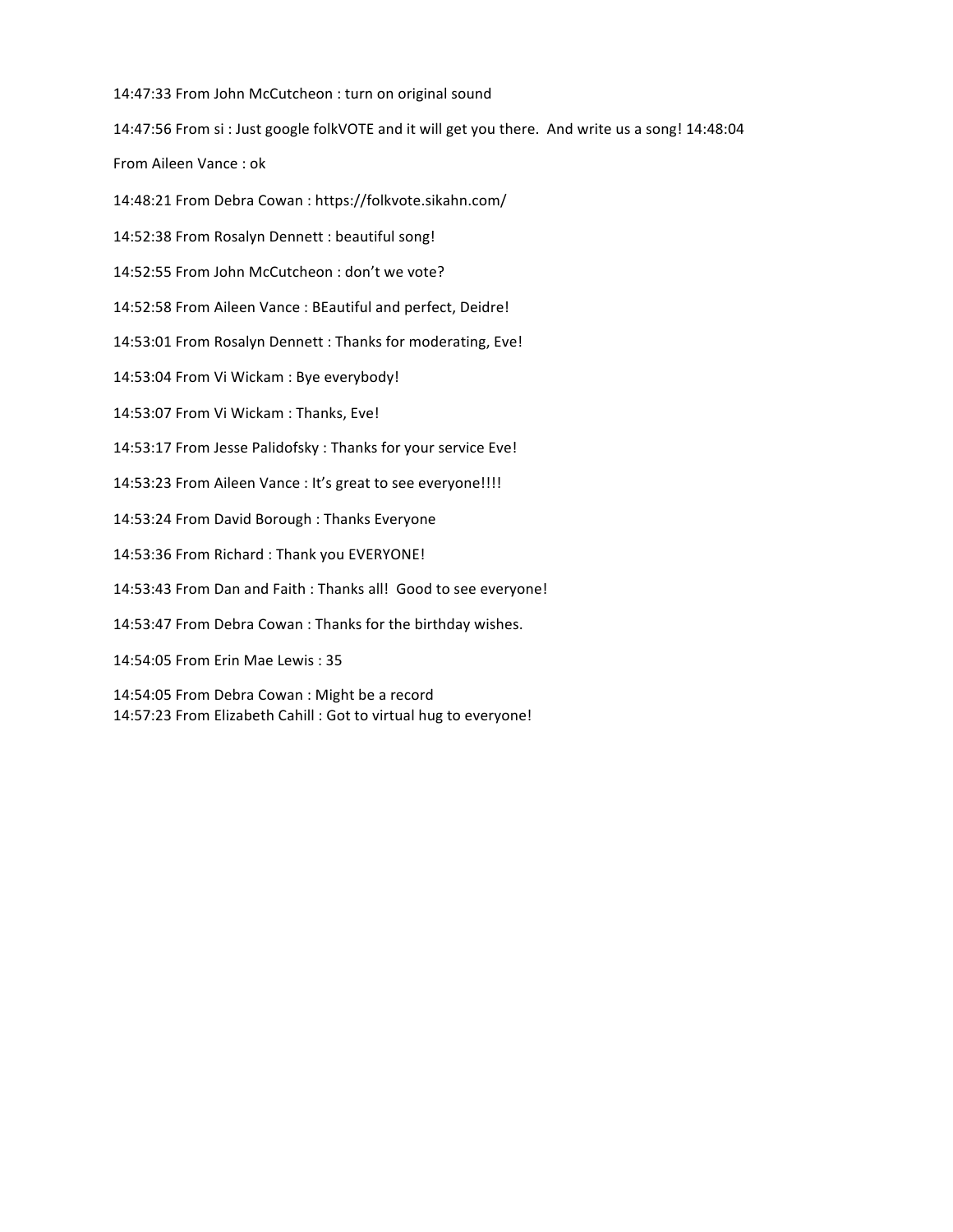# **Financial Report**

**Local 1000, AFM Balance Sheet - Accrual As of August 14, 2020**

|                                       | <b>Total</b>       |                         |            |
|---------------------------------------|--------------------|-------------------------|------------|
|                                       | As of Aug 14, 2020 | As of Aug 14, 2019 (PY) | Change     |
| <b>ASSETS</b>                         |                    |                         |            |
| <b>Current Assets</b>                 |                    |                         |            |
| <b>Bank Accounts</b>                  |                    |                         |            |
| 1010 Amalgamated Bank - primary       | 4863.18            | 3909.62                 | 953.56     |
| 1011 Actors Federal Credit Union      | 0                  | 0                       | 0          |
| 1015 Amalgamated Savings ERF          | 32431.95           | 1741.06                 | 30690.89   |
| 1025 Petty Cash                       | 100                | 100                     | 0          |
| <b>Total 1000 Cash</b>                | 37395.13           | 5750.68                 | 31644.45   |
| <b>Total Bank Accounts</b>            | 37395.13           | 5750.68                 | 31644.45   |
| <b>Accounts Receivable</b>            |                    |                         |            |
| <b>3400 Accounts Receivable</b>       | 24238.99           | 15102.86                | 9136.13    |
| <b>3405 Loans Receivable</b>          | 0                  | 0                       | 0          |
| <b>Total Accounts Receivable</b>      | 24238.99           | 15102.86                | 9136.13    |
| <b>Other Current Assets</b>           |                    |                         |            |
| <b>1900 Undeposited Funds</b>         | 0                  | 411.25                  | $-411.25$  |
| 1950 To/From EB Members               | 0                  | 0                       | 0          |
| <b>Payroll Refunds</b>                | 84                 | 84                      | $\Omega$   |
| <b>Total Other Current Assets</b>     | 84                 | 495.25                  | $-411.25$  |
| <b>Total Current Assets</b>           | 61718.12           | 21348.79                | 40369.33   |
| <b>Fixed Assets</b>                   |                    |                         |            |
| <b>Total 2000 Fixed Assets</b>        | 0                  | 0                       | 0          |
| <b>Total Fixed Assets</b>             | $\mathbf 0$        | 0                       | 0          |
| <b>Other Assets</b>                   |                    |                         |            |
| <b>3000 Other Assets</b>              |                    |                         | 0          |
| 3015 Bad Debt                         | 0                  | 0                       | 0          |
| 3030 Employee Advances                | 0                  | 0                       | 0          |
| 3410 Loans Receivable                 | 1650               | 2686.5                  | $-1036.5$  |
| <b>Total 3000 Other Assets</b>        | 1650               | 2686.5                  | $-1036.5$  |
| <b>Total Other Assets</b>             | 1650               | 2686.5                  | $-1036.5$  |
| <b>TOTAL ASSETS</b>                   | 63368.12           | 24035.29                | 39332.83   |
| <b>LIABILITIES AND EQUITY</b>         |                    |                         |            |
| <b>Liabilities</b>                    |                    |                         |            |
| <b>Current Liabilities</b>            |                    |                         |            |
| <b>Accounts Payable</b>               |                    |                         |            |
| 3550 Accounts Payable                 | 199.87             | 4755                    | $-4555.13$ |
| <b>Total Accounts Payable</b>         | 199.87             | 4755                    | $-4555.13$ |
| <b>Credit Cards</b>                   |                    |                         |            |
| 3554 Charges reimbursed to Local 1000 | 0                  | 169.58                  | $-169.58$  |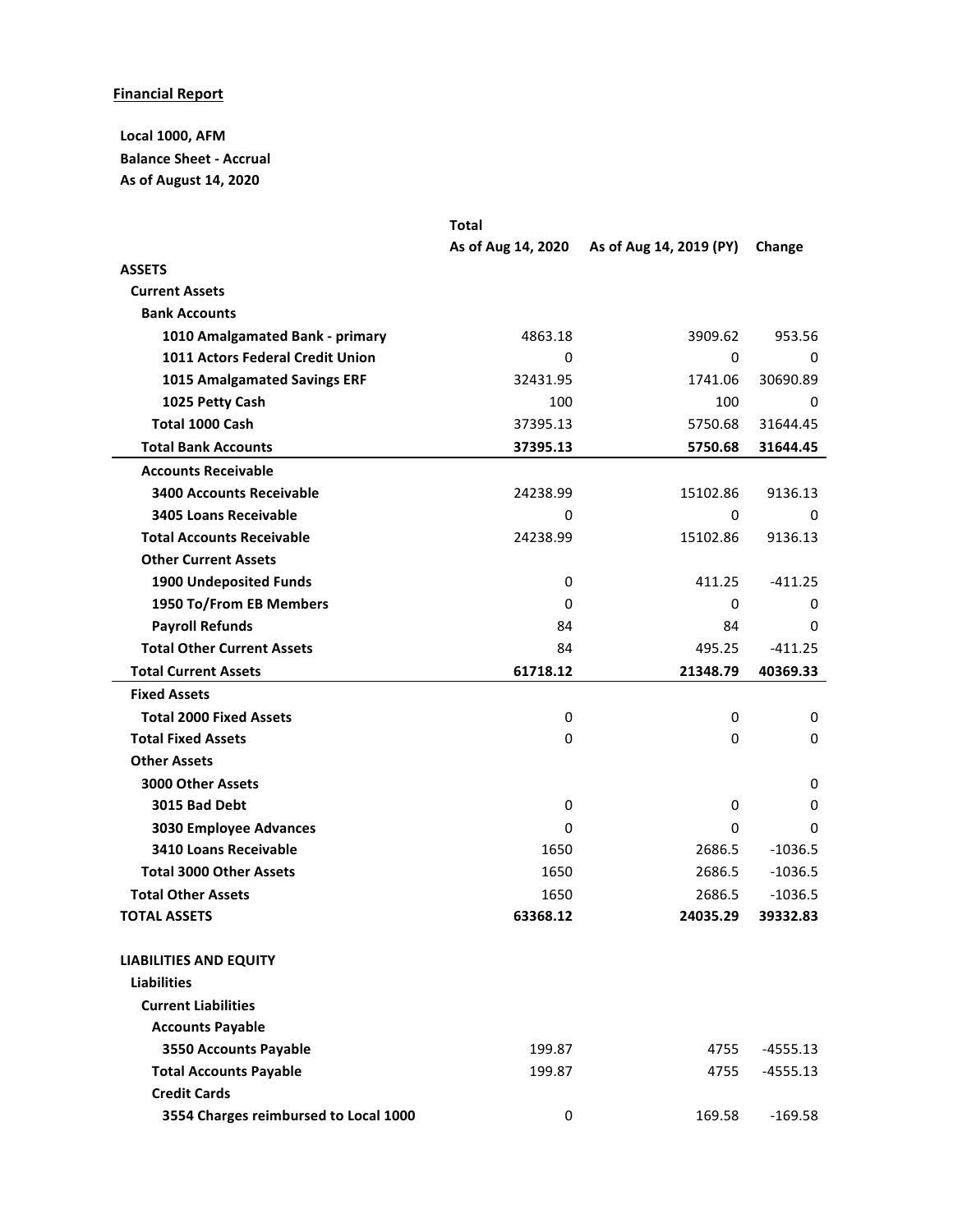| 3555 AmEx Gold CLOSED                  | 0        | 0        | 0            |
|----------------------------------------|----------|----------|--------------|
| 3560 Union Plus CC                     | 0        | 0        | 0            |
| 3567 Capital One CC                    | 0        | 0        | 0            |
| 3568 Capital One SPARK CC              | 0        | 0        | 0            |
| 3569 Blue Business Plus Card-12001     | 301.07   | 228.38   | 72.69        |
| <b>Total Credit Cards</b>              | 301.07   | 397.96   | $-96.89$     |
| <b>Other Current Liabilities</b>       |          |          |              |
| <b>3500 Other Liabilities</b>          |          |          | 0            |
| 3515 TEMPO-AFM Legislative Actn Fnd    | 0        | 0        | 0            |
| 3520 ERF - tracking                    | $\Omega$ | $\Omega$ | 0            |
| <b>3525 Member Overpayments</b>        | 281      | 281      | 0            |
| <b>3530 Payroll Liabilities</b>        | 0        | 0        | 0            |
| 3535 Joe Hill Ed. Fund Tracking Acct   | 0        | 0        | 0            |
| <b>Total 3500 Other Liabilities</b>    | 281      | 281      | 0            |
| <b>3540 Payroll Liabilities</b>        |          |          | 0            |
| 3541 10% to NY State                   | $\Omega$ | 480.67   | $-480.67$    |
| 3542 Federal Taxes (941/944)           | 329.47   | 0        | 329.47       |
| 3543 Federal Unemployment (940)        | 84       | 84       | 0            |
| 3544 NY - City Resident                | $\Omega$ | $\Omega$ | $\mathbf{0}$ |
| 3545 NY - Disability Employee          | 93.6     | 33.6     | 60           |
| 3546 NYS Employment Taxes              | 72.38    | 88.91    | $-16.53$     |
| 3547 NYS Income Tax                    | 44.75    | 7.13     | 37.62        |
| <b>Total 3540 Payroll Liabilities</b>  | 624.2    | 694.31   | $-70.11$     |
| <b>Direct Deposit Payable</b>          | 0        |          | $\Omega$     |
| <b>Total Other Current Liabilities</b> | 905.2    | 975.31   | $-70.11$     |
| <b>Total Current Liabilities</b>       | 1406.14  | 6128.27  | $-4722.13$   |
| <b>Total Liabilities</b>               | 1406.14  | 6128.27  | $-4722.13$   |
| <b>Equity</b>                          |          |          |              |
| <b>4005 Retained Earnings</b>          | 5631.58  | 11758.76 | $-6127.18$   |
| 4010 Opening Bal Equity                | $\Omega$ | 0        | $\Omega$     |
| <b>Net Income</b>                      | 56330.4  | 6148.26  | 50182.14     |
| <b>Total Equity</b>                    | 61961.98 | 17907.02 | 44054.96     |
| <b>TOTAL LIABILITIES AND EQUITY</b>    | 63368.12 | 24035.29 | 39332.83     |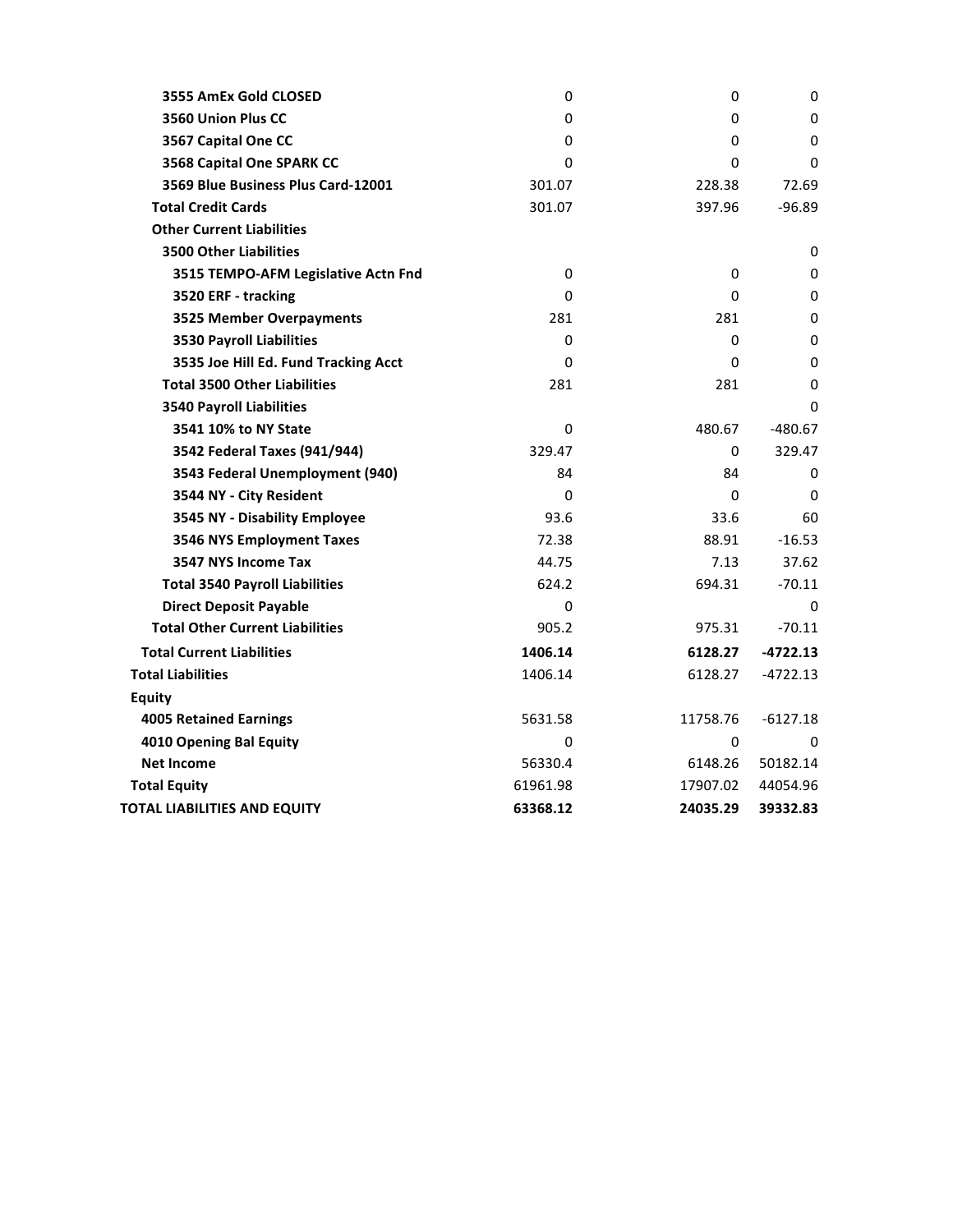**Local 1000, AFM**

# **Profit and Loss**

**January - August 14, 2020**

|                                          | Jan - Aug 14, | Jan 3 - Aug 14, |            |
|------------------------------------------|---------------|-----------------|------------|
|                                          | 2020          | 2019 (PY)       | Change     |
| Income                                   |               |                 |            |
| 5000 Membership Dues & Assesmnt          |               |                 | 0          |
| <b>5010 Annual Dues</b>                  | 32395         | 41413           | $-9018$    |
| <b>5020 Quarterly Dues</b>               | 7862.67       | 10359.75        | $-2497.08$ |
| 5025 Work Dues                           | 4288.85       | 9177.16         | $-4888.31$ |
| <b>5030 Initiation Fee</b>               | 840           | 1035            | $-195$     |
| <b>5035 Re-Instatement Fees</b>          | 125           | 150             | $-25$      |
| <b>5037 Suspension Late Fee</b>          | 34.83         | 10              | 24.83      |
| 5040 Work Dues Equiv Donation            | 1873.4        | 962.33          | 911.07     |
| <b>5041 Individual Donations</b>         |               |                 | 0          |
| 5045 \$25 fo 25 years                    | 75            | 50              | 25         |
| <b>Total 5041 Individual Donations</b>   | 75            | 50              | 25         |
| 5044 Solidarity                          | 7961          |                 | 7961       |
| 5050 Joe Hill Educational Fund           | 108           | 66.5            | 41.5       |
| <b>5055 ERF contributions</b>            | 39839.66      | 481.9           | 39357.76   |
| Total 5000 Membership Dues &             |               |                 |            |
| <b>Assesmnt</b>                          | 95403.41      | 63705.64        | 31697.77   |
| <b>Services</b>                          | 4135          |                 | 4135       |
| <b>Unapplied Cash Payment Income</b>     | $-175.55$     | 108.94          | $-284.49$  |
| <b>Total Income</b>                      | 99362.86      | 63814.58        | 35548.28   |
| <b>Gross Profit</b>                      | 99362.86      | 63814.58        | 35548.28   |
|                                          |               |                 |            |
| <b>Expenses</b>                          |               |                 |            |
| 6300 Occupancy                           |               |                 | 0          |
| <b>6305 Rent</b>                         |               | 4000            | $-4000$    |
| <b>Total 6300 Occupancy</b>              | 0             | 4000            | $-4000$    |
| <b>6400 Telecommunications</b>           |               |                 | 0          |
| 6405 Telephone                           | 261.22        | 260.41          | 0.81       |
| <b>Total 6400 Telecommunications</b>     | 261.22        | 260.41          | 0.81       |
| 6500 Printing                            |               |                 | 0          |
| <b>6505 Stationery</b>                   | 214.4         |                 | 214.4      |
| 6525 Newsletter                          |               |                 | 0          |
| 6530 Design Newsletter                   | 300           | 300             | 0          |
| <b>6535 Printing Newsletter</b>          | 452           | 983.55          | $-531.55$  |
| <b>6540 Mailing Services</b>             |               | 728.38          | $-728.38$  |
| <b>Total 6525 Newsletter</b>             | 752           | 2011.93         | $-1259.93$ |
| 6570 Membership Cards                    | 133.63        |                 | 133.63     |
| <b>Total 6500 Printing</b>               | 1100.03       | 2011.93         | $-911.9$   |
| 6600 Postage & Shipping                  |               |                 | 0          |
| 6605 Postage                             | 433.75        | 56.92           | 376.83     |
| 6610 Shipping                            | 43.31         | 345.8           | $-302.49$  |
| <b>Total 6600 Postage &amp; Shipping</b> | 477.06        | 402.72          | 74.34      |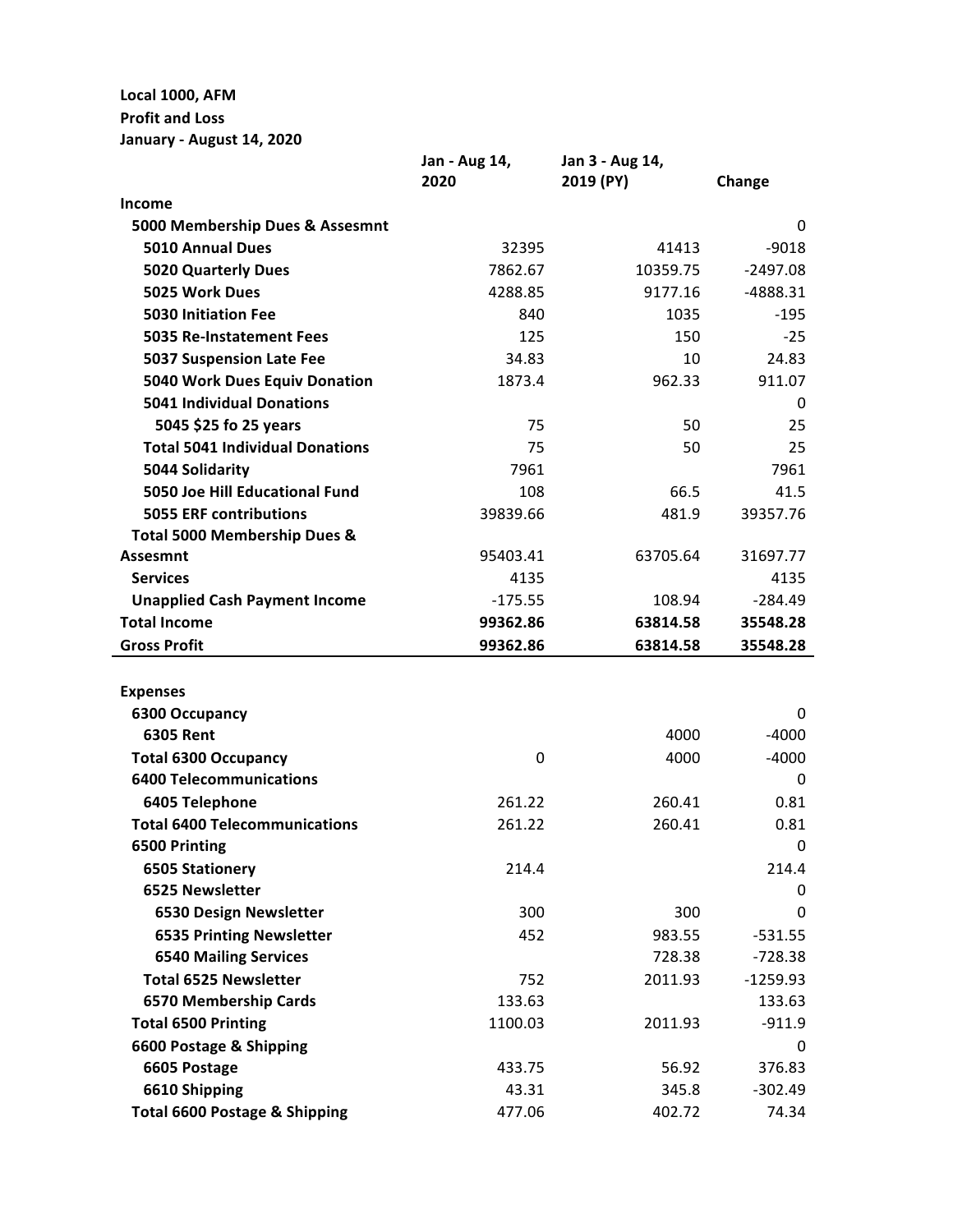| 6700 Office                                                     |         |             | 0                      |
|-----------------------------------------------------------------|---------|-------------|------------------------|
| <b>6710 Office Supplies</b>                                     | 124.13  | 595.46      | $-471.33$              |
| 6716 Taxes - Sales Tax                                          | 42.54   |             | 42.54                  |
| <b>6719 Relocation Expense</b>                                  | 18.5    |             | 18.5                   |
| Total 6700 Office                                               | 185.17  | 595.46      | $-410.29$              |
| 6720 Bank Charges                                               |         |             | 0                      |
| 6740 Paypal fees                                                |         | 72.85       | $-72.85$               |
| 6745 Stripe fees                                                | 1642.31 | 575.19      | 1067.12                |
| 6750 Square fees                                                | 4.43    |             | 4.43                   |
| 6752 Bill and Pay, SPS, Skyline                                 |         |             |                        |
| <b>Payments</b>                                                 | 1511.27 | 1580.79     | $-69.52$               |
| 6760 Credit Card Interest/Fees                                  | 634.94  | $-4.57$     | 639.51                 |
| <b>Total 6720 Bank Charges</b>                                  | 3792.95 | 2224.26     | 1568.69                |
| <b>6900 Accounting</b>                                          |         |             | 0                      |
| 6910 Bookkeeping & Accounting                                   | 2500    | 2500        | 0                      |
| <b>Total 6900 Accounting</b>                                    | 2500    | 2500        | 0                      |
| 7100 Computer                                                   |         |             | 0                      |
| 7110 Computer Related                                           | 44.97   |             | 44.97                  |
| 7121 Software                                                   | 739.28  | 706.64      | 32.64                  |
| 7130 Backup service                                             | 3.98    |             | 3.98                   |
| 7131 Internet Service                                           | 37.94   | 65.26       | $-27.32$               |
| <b>Total 7110 Computer Related</b>                              | 826.17  | 771.9       | 54.27                  |
| 7150 Website                                                    |         |             | 0                      |
| 7156 Website Hosting                                            | 334.78  | 119.98      | 214.8                  |
| <b>Total 7150 Website</b>                                       | 334.78  | 119.98      | 214.8                  |
| <b>Total 7100 Computer</b>                                      | 1160.95 | 891.88      | 269.07                 |
| 7300 Conference & Exec Meetings                                 | 29.98   |             | 29.98                  |
| 7305 Airfare                                                    | 566.16  | 1268.82     | $-702.66$              |
| <b>7310 Conference Fees</b>                                     | 230     | 175         | 55                     |
| 7315 Lodging                                                    | 3815.86 | 4327.39     | $-511.53$              |
| <b>7320 Meals</b>                                               | 737.45  | 131.04      | 606.41                 |
| 7330 Parking                                                    |         | 119.54      | $-119.54$              |
| 7335 Ground transportation                                      | 307.67  | 404.29      | $-96.62$               |
| 7340 Per Diem                                                   | 213     | 1266.09     | $-1053.09$             |
| 7344 (Exhibit Hall Fee)                                         | 300     | 60          | 240                    |
| 7345 SFZ (Showcase Free Zone)                                   |         | 364.11      | $-364.11$              |
| <b>Total 7300 Conference &amp; Exec</b>                         |         |             |                        |
| <b>Meetings</b>                                                 | 6200.12 | 8116.28     | $-1916.16$             |
| 7400 AFM Per Capita Taxes                                       | 21169.5 | 18757.5     | 2412                   |
| 7401 AFM Per Capita Late Payment Penalties                      |         | 955.47      | $-955.47$              |
| <b>Total 7400 AFM Per Capita Taxes</b>                          | 21169.5 | 19712.97    | 1456.53                |
| <b>7500 AFM FIF</b>                                             |         | 585         | $-195$                 |
|                                                                 | 390     |             |                        |
| <b>7600 Donation &amp; Contributions</b>                        |         | 50          |                        |
|                                                                 | 1.99    |             |                        |
| 8000 Advertising/Promotion<br><b>8010 Promotional Materials</b> | 44.88   |             | $-50$<br>1.99<br>44.88 |
| <b>Total 8000 Advertising/Promotion</b>                         | 46.87   | $\mathbf 0$ | 46.87                  |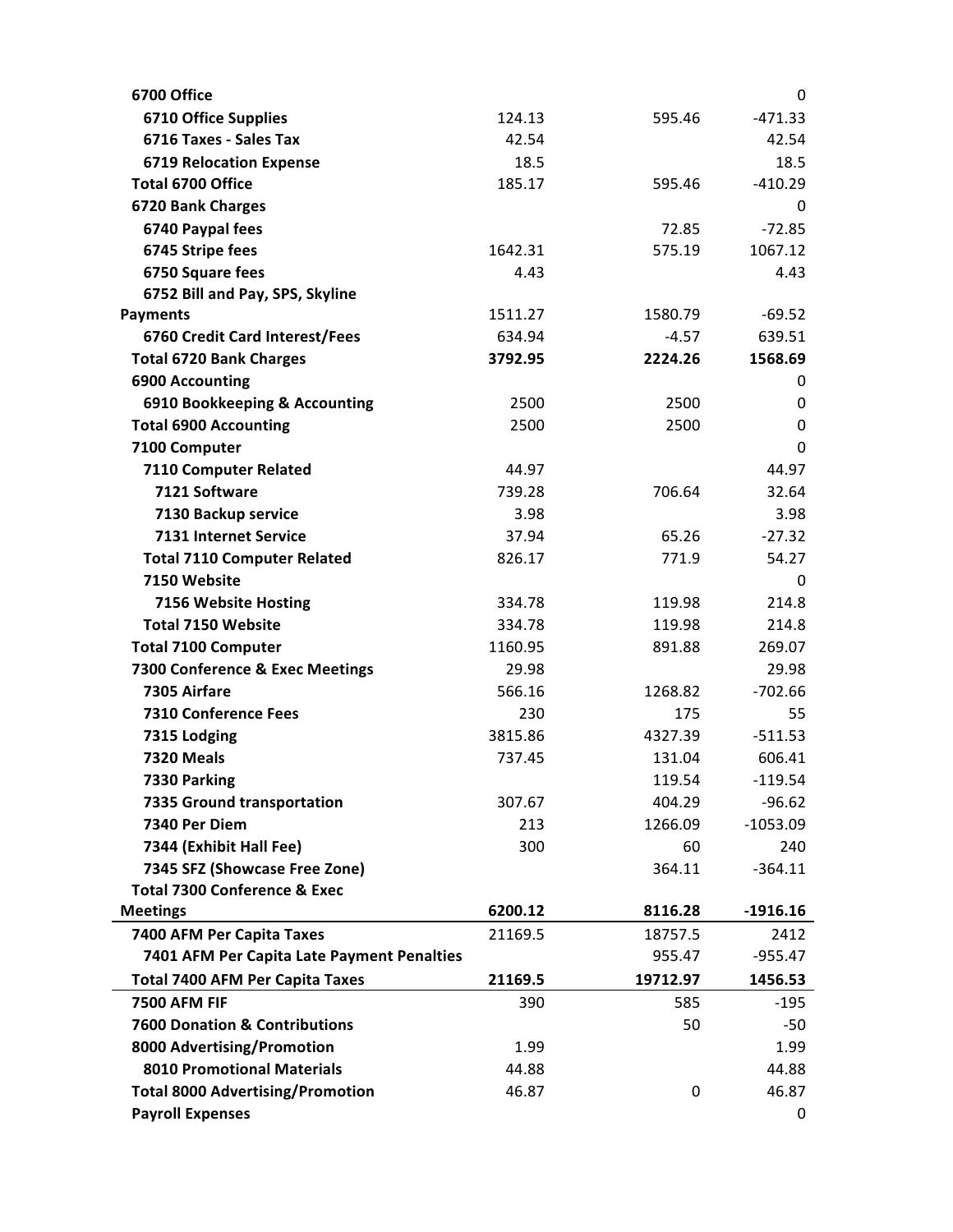| <b>Disability Insurance</b>                |          | 191.57   | $-191.57$  |
|--------------------------------------------|----------|----------|------------|
| <b>Pension</b>                             | 2594.08  | 2623.04  | $-28.96$   |
| Taxes                                      | 2084.6   | 2069.89  | 14.71      |
| <b>Wages</b>                               | 24129.61 | 22415.67 | 1713.94    |
| <b>Total Payroll Expenses</b>              | 28808.29 | 27300.17 | 1508.12    |
| <b>Unapplied Cash Bill Payment Expense</b> | 0        | 0        | $\Omega$   |
| <b>Uncategorized Expense</b>               | 348.28   |          | 348.28     |
| <b>Total Expenses</b>                      | 66440.44 | 68651.08 | $-2210.64$ |
| <b>Net Operating Income</b>                | 32922.42 | -4836.5  | 37758.92   |